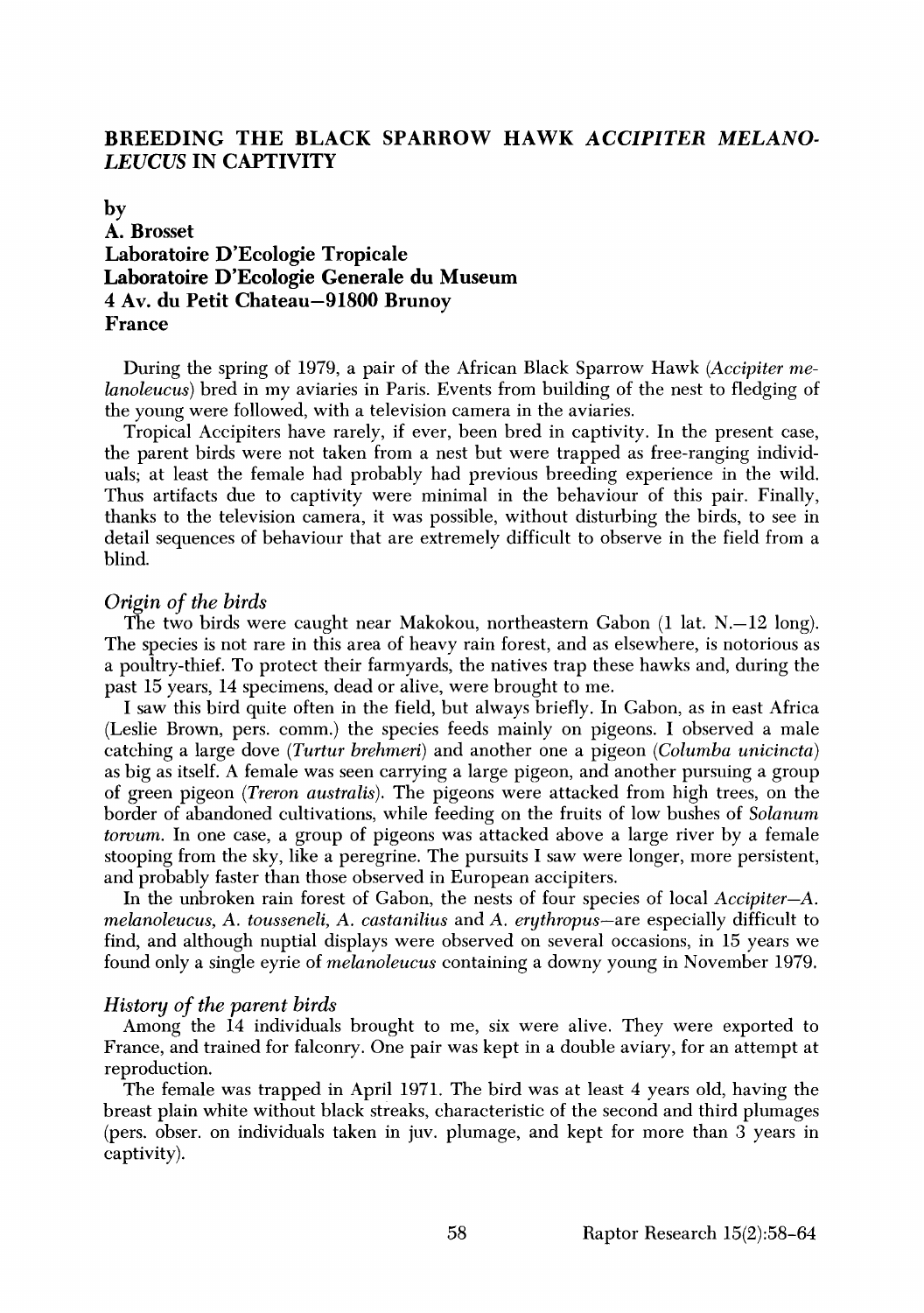**After 18 months of captivity, the moult, which was synchronized with the Gabon austral cycle (November-April), became, in Paris, synchronized with the boreal cycle (April-September) and was maintained for 6 years.** 

**From 1971 to 1976, this hawk was used for falconry, catching pheasants, and even, though rarely, attacking mammals. She caught a domestic cat. This bird was shy, of irregular temper and not as efficient as another female of the same origin, that, after a brilliant career in falconry, escaped and became a Wood Pigeon (Columba palumbus)**  catcher on her own from June to December 1970 in the small wood near Paris where **she established her territory.** 

**The male was trapped while eating a chicken in February, 1976, when about 3 months old. After 14 months, timing of the moult was synchronized with the boreal cycle. He was not trained for falconry but became rather tame.** 

## **Successive attempts at reproduction**

**During the spring of 1977, the male and the female were put in twin aviaries, separated from each other by a piece of net. Early in June, both birds were carrying twigs, in spite of the fact that the male was far from being adult (he still wore some feathers of the juvenile plumage). As the female was not aggressive toward the male, we removed the net. Good relations were established between the two, which cooperated in building a nest. It was probably too late in the season and no clutch was laid. From this time, they were maintained together continuously.** 

**In March 1978, a new nest was built by both birds, although no other sexual activities-vocal or behavioral-were noticed. The female laid a clutch of 3 eggs (first egg on the 1st, second egg on the 6th, third egg on the 9th of April). After 21 days of incubation, the eggs, all infertile, were removed. The female laid a second clutch of 2 (17th and 20th of May) that were also infertile.** 

**During March 1979, a new nest was built by them at the same place as the preceding one. A television camera was placed in the aviary, and their behaviour noted from 100 m. During March, much time from dawn to sunset was spent in building the nest. Most of the material, branches and twigs, was carried early in the morning. During the day they put the material in proper position, either with the beak or pushing the twigs with the breast against the wall of the nest cup. Finally the cup was furnished with large green leaves of cherry-laurel, cut from the small trees in which the nest was built. The two birds brought material during the entire nesting period, especially green leaves, but also large branches, till the time the young fledged.** 

**A clutch of 4 was laid: sequentially on the 27th of March, 1st of April, 4th of April, and 9th of April. The last three eggs were fertile. The first chick hatched on the 9th of May, the second 13 hours later, the third 5 days later. The third chick, although vigorous, was not fed, was overpowered by its sibs and died when 5 days old. Frequent battles were observed between the two older chicks, which were the same size. Finally, one chick stopped growing when 20 days old, being overpowered by the other. He was ejected from the nest several times by his brother, and on the 6th of June was found**  dying on the ground with a bruised head. The last young-a male of small size-left the **nest when 46 days old. A few days later, he killed chickens, rabbits and young pheasants in the aviary and two weeks later caught free-ranging prey such as large rats, blackbirds, magpies, crow, etc.**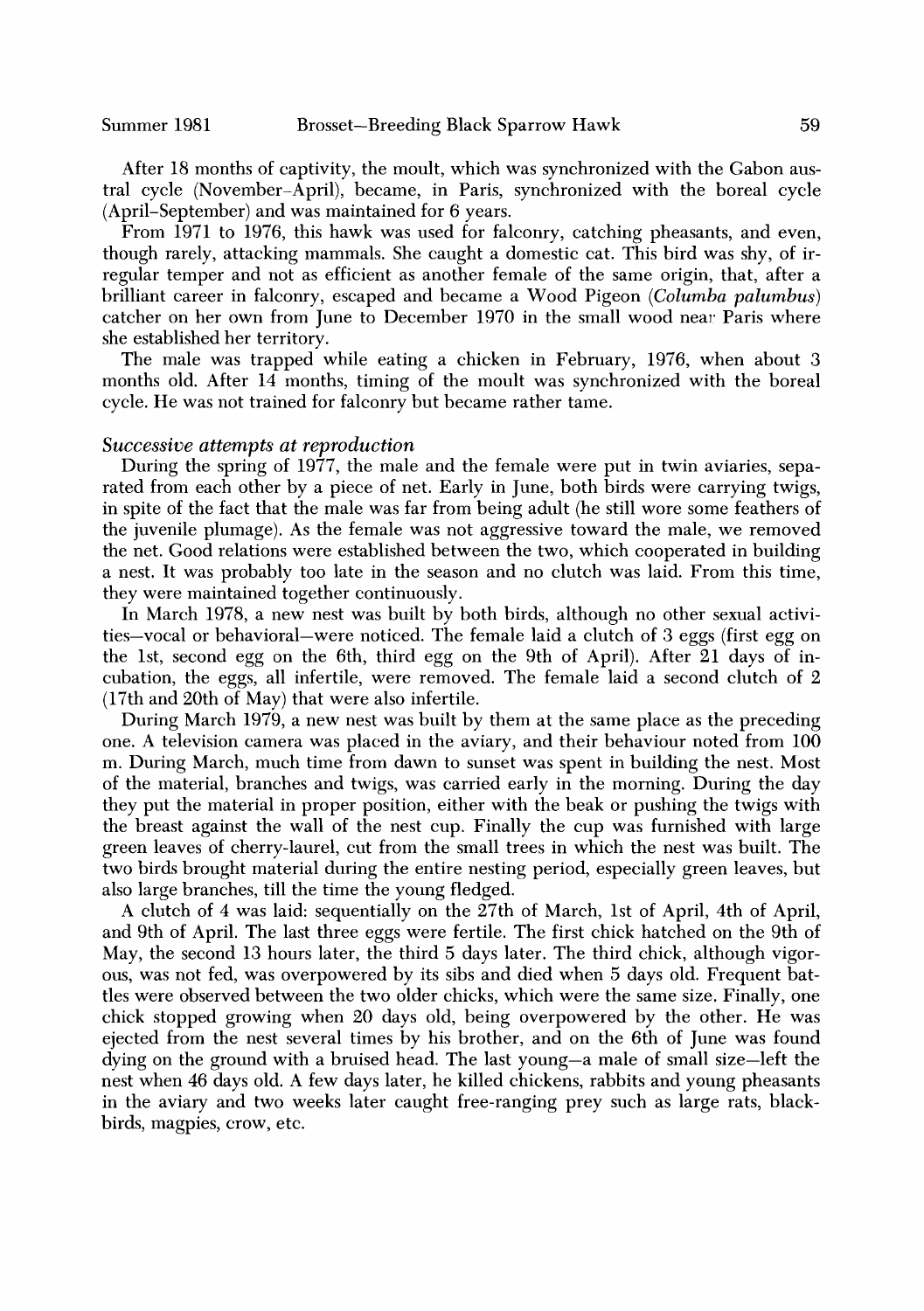#### **Behavior of female**

**The female was first placed in the part of the aviary where a suitable place to build a nest had been prepared. She accepted the place and began to build. After the male ioined her, both were seen building at the same rate, and in the same manner.** 

**Before laying, the female spent several days in a "preposital" state. She stood quietly on the nest, the ventral plumage hanging vertically; she took practically no food during this time. Eggs were laid during the afternoon. She stayed on them after the first was laid, continuously during the night and by bouts during the day. The male guarded the nest when the female was absent. After the second egg, incubation became continuous. During the first 10 days the incubating female was very excited, changing position an average of 10 times an hour, rolling the eggs with the beak and perching on the border of the nest to arrange twigs and leaves in the nesting cup. During the last 3 weeks of incubation, the female became more and more lethargic.** 

**The oldest young was fed by the female 13 hours after hatching. The rhythm of feeding during the first two weeks was, on the average, 4 times a day. The male brought prey (sparrows, doves, pigeons, quails) to the edge of the nest and remained perched on it during the time the female plucked the prey and fed the young. An unexpected behavior often occurred: the female fed not only the young but also offered food to the**  male who, at least during the first week, took much more food for himself from the beak **of the female than did the young. Sometimes, the male offered to the young small pieces of meat given to him by the female.** 

**From the preposital to the end of the fledging period, alarm calls were given by both sexes when a potential enemy was in view. During incubation, the female left the eggs when disturbed, but after the young hatched I was savagely attacked by her and quite seriously wounded. Large rats, which were tolerated in the aviary before hatching, were killed systematically (but not eaten). These behaviors ceased completely after the young were removed from the aviary.** 

**The behavior of the female toward the male was especially mild and friendly. Mutual facial greeting was observed. While incubating, the female was seen with the male perched on her back with wings extended in an attempt to shade her. When the female was off the nest, the male always incubated or brooded eggs or chicks. Within a few minutes the female returned and forced the male to leave the nest by pushing him carefully out of the cup with the bend of the closed wing. The only overt aggression between the two birds is described later.** 

#### **Behavior of male**

**The behavioral role of the male was more important than expected, especially his role of watcher. He was often the first to give alarm at the approach of a potential enemy (his calls are more rapid, and higher pitched than the female). He took an extreme interest in the events of reproduction. He was seen inspecting for minutes, and touching carefully with his beak the first egg and the newly hatched young. When the female left, the male always came immediately onto the nest. His shading of the incubating female and of the fledglings was constant when the aviary was in sun. The male carried most of the prey to the nest.** 

**During the first stage of the mating period he killed several young wild rats, which were not eaten but placed on the higher perches: offerings to the female?** 

**At the entrance of an intruder in the aviary the male became very excited and on sev-**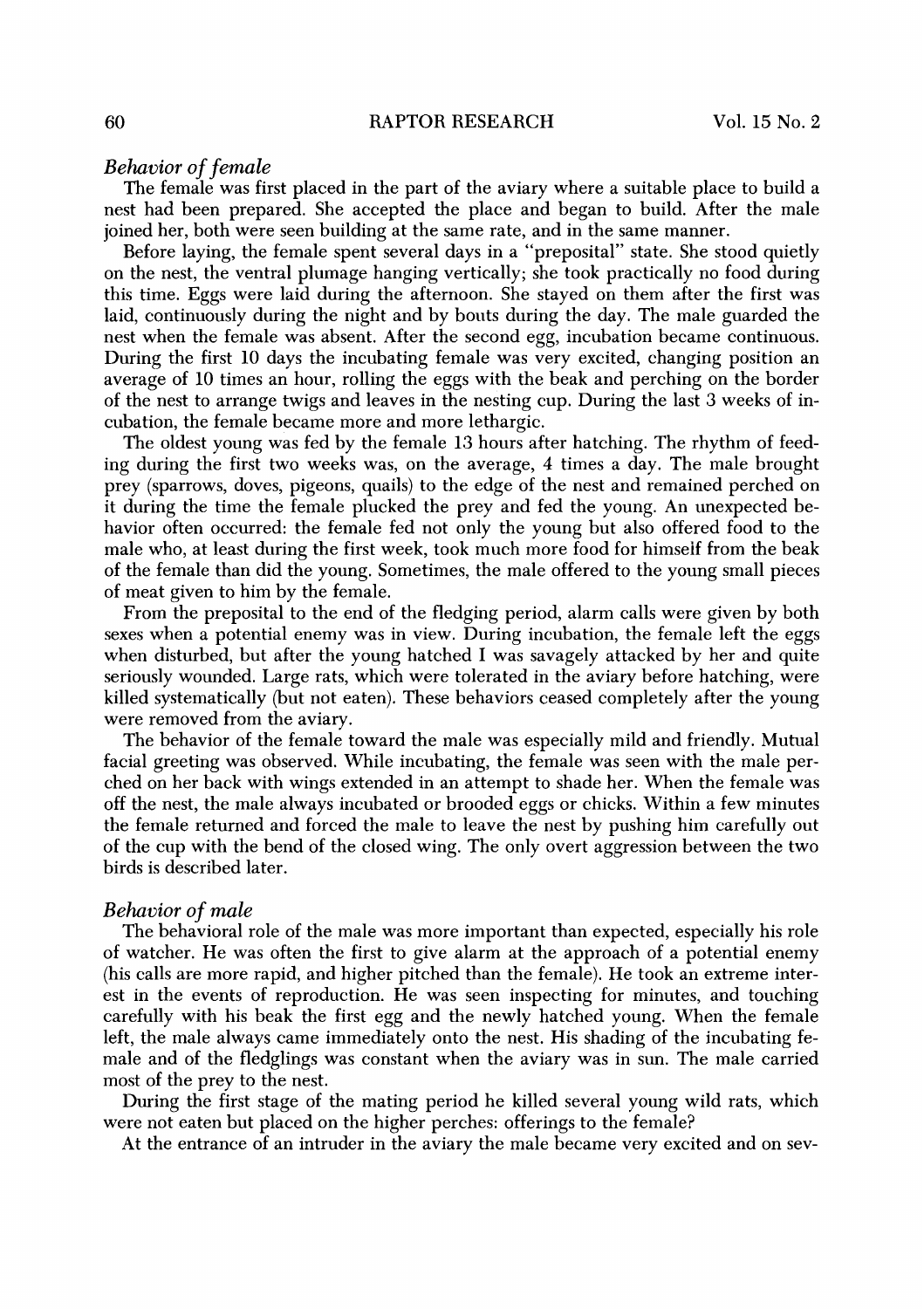**eral occasions redirected his aggression against his mate: an abnormal behavior, certainly due to captivity. The female was slightly wounded in this manner so I made no more attempts to enter the aviary.** 

**The "deflection of attack" is one of the most significant aspects of human-raptor interaction (Olendorff 1971). Nevertheless, no instance of an irate hawk attacking its mate when a human is close to the nest has been recorded previously.\*** 

## **Behavior of young**

**We clearly saw the newly hatched young taking small pieces of food from the beak of the mother (this is not the case in the genus Falco, where the newly hatched young begs food in a passerine manner, Brosset 1973).** 

**Our observations of young at the nest were not significantly different from the numerous observations made on young raptors in the wild except for the extreme aggressiveness of the chicks toward each other. Furious battles, with blows on the heads of the siblings, were frequent from the first days after hatching. This resulted in the loss of two of three young. The young had much more food than they could eat and the lack of food had nothing to do with this "cainism."** 

**This behavior is perhaps more developed in the western population of the species than in the eastern population, where L. Brown (pers. comm. and 1980) saw several broods of two and three young in Accipiter melanoleucus. By contrast, in 3 cases we saw in Gabon (one brood in the wild, one in captivity, and parents followed by a single young) only one young was fledged. At the same time we saw for several species of birds that the rate of reproduction seems lower in western Africa than in the east (Brosset, in press). Perhaps the case of the Black Sparrow-hawk follows the general rule not through a smaller clutch size, but through more frequent "cainism."** 

### **General remarks on this experiment**

**A single case does not permit generalization and we give here only rough selected data, their interest being that they have been rarely, if ever, recorded in the field.** 

#### **Sexual maturity**

We have no information on the attainment of sexual maturity in females, the only fe**male we tested having been caught as fully adult.** 

**We kept in captivity for more than 3 years 2 males caught as juveniles in Gabon. These two males became sexually adult when three years old. One was observed calling and carrying branches when about 38-40 months old; the other produced young for the first time when 40 months old.** 

**Most species of raptors become sexually mature later in captivity than in the wild. On the other hand, the two males we observed had to resynchronize their moult cycle, which was initially austral, to the boreal cycle.** 

**Perhaps wild individuals are adult earlier, when two years old. This would be easy to verify in the wild, since the second plumage following the first immature plumage is characteristic in the Gabonese population of the species.** 

**We noticed considerable differences in the sexual calling of the two males at the onset of sexual maturity. One was extremely vocal, the other quite completely silent.** 

### **Nest building**

**A first autumnal bout of building took place in November 1978. Much material was brought onto the place of the nest within a week. Then building stopped completely till** 

**\*Ed. Note: Female peregrines (Falco peregrinus) have been seen to "chase" their mates away from eyries in "aggressive" manner while investigators are at eyries.**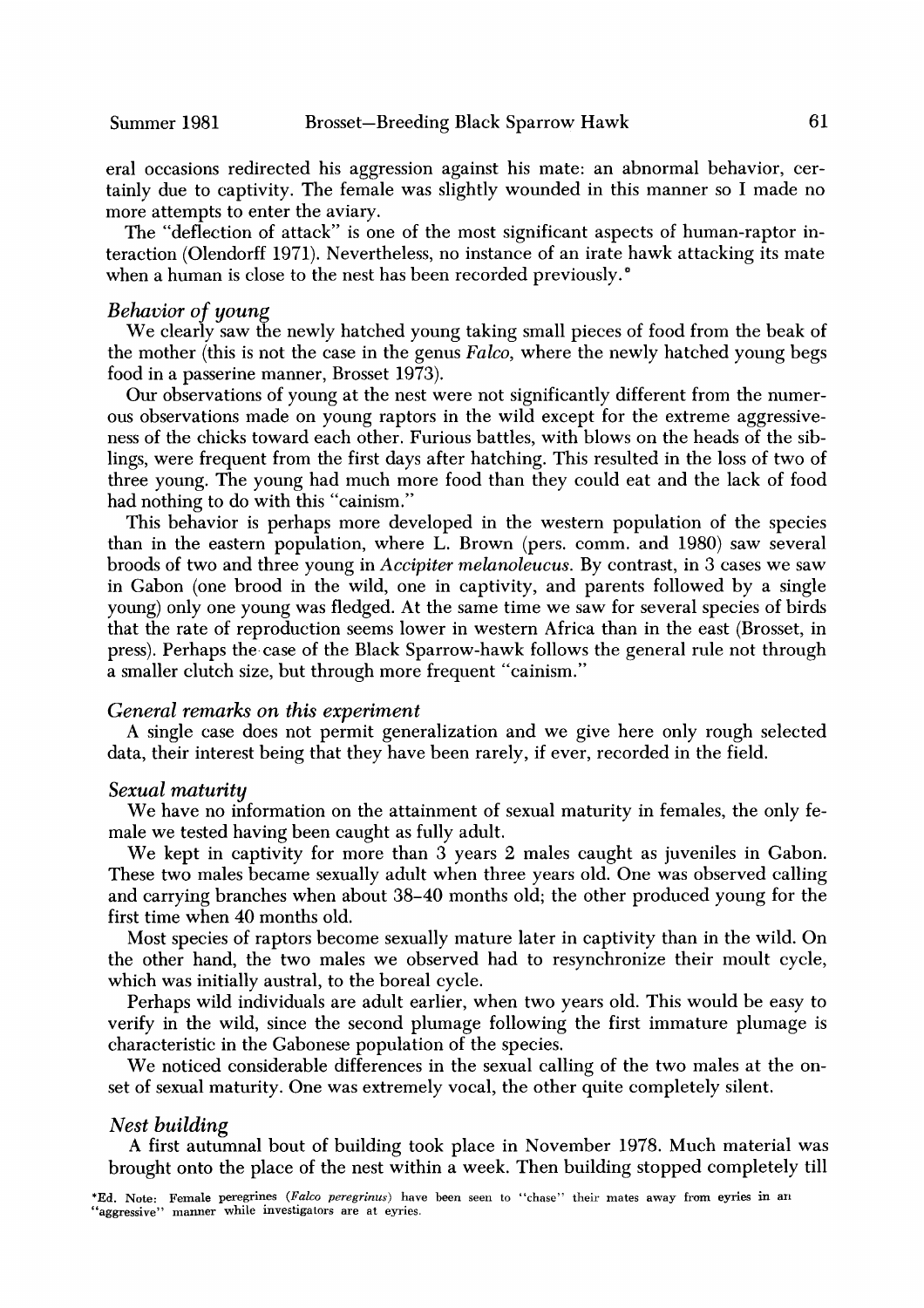**the first days of March 1979 (autumnal carrying of nest material is common in certain palearctic species-such as the House Sparrow (Passer domesticus) inParis).** 

**The rate and technique of building was similar in male and female. We may insist on the important role of green leaves which were brought till the end of the fledging peri**od. This role, subject to some speculation (Olendorff 1971) seems perfectly clear to us. A layer of large green leaves protects the eggs and the young chick against the risk of slip**ping between the interlacing twigs in the bottom of the cup (L. Brown 1953). This interpretation is not speculative at all. For example, during the first attempt at reproduction, in 1978, when we did not secure green leaves for them, two eggs became entangled in the body of the nest in a position in which the parent birds were unable to incubate or even to recover the eggs. Isaw the same phenomenon in the wild. In eastern Morocco, on a "Betoum tree" (Pistacia atlantica) I discovered anest of the Serpent Eagle (Circactus gallicus) with a non-incubated egg encrusted in the body of the nest. The eagle was setting on a second egg, half incubated, laid in the same nest where the first was lost.** 

**We saw the female several times taking away, from below the young, fouled green leaves, shaking those leaves outside the nest, and replacing the same leaves in the bottom of the nest under the young: sanitary behavior which has perhaps not been observed before in any species.** 

#### **The clutch**

**In 1978, the first infertile clutch of 3 eggs was removed after 21 days of incubation. The female laid a second clutch of 2 eggs, also infertile, 20 days later.** 

**In the three clutches laid, the first egg was the most elongated, slightly blotched with pale greenish-brown, the other one being plainly colored of pale grey-green: exactly the color of European Goshawk (Accipiter gentilis) eggs. In the third clutch of 4, only the first egg was infertile.** 

**In each clutch, the interval between eggs was 3-5 days. The incubation period was 34**  days for the 3 fertile eggs. Two chicks hatched in the afternoon, the other early in the **morning.** 

**We saw how egg shells disappeared from the nest. The birds did not take the shells away, as most birds do: the female crushed the shells with her beak and the small broken pieces fell and disappeared between the interlaced sticks of the nest.** 

## **The moult**

**In the 1979 breeding season, the moult began 3 weeks earlier than in preceding years. In both male and female, loss of the first feathers took place during the time the female was laying. Although food was given "ad libitum," the moult stopped completely for both during the entire rearing period, and started again when the fully fledged young were removed from the pen. The moult was completed two months later than the preceding years (an artifact due to captivity?-or a stop related to production of young?).** 

#### **Feeding behavior**

**We saw nothing remarkable except during the first two weeks of brooding, the nest was kept perfectly clear of prey remains or non-consumed prey. Between bouts of feeding, prey remains were invariably carried away, usually onto perches and put again on the nest only during feeding time. When the young were able to feed themselves, this**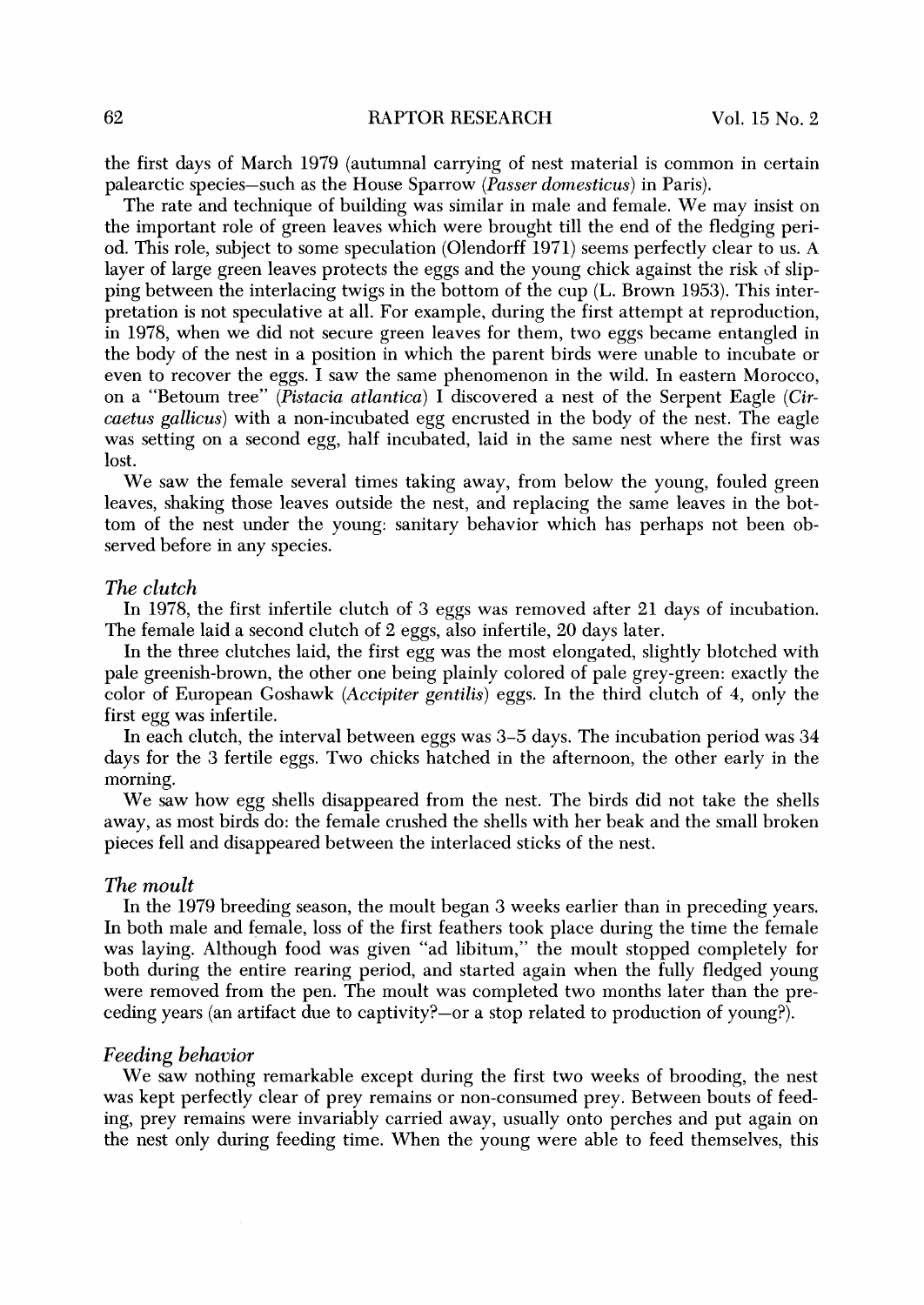**behavior ceased completely and remains of prey, even rotten ones, were spread over the rim of the nest, without being removed by the parents.** 

**This behavior is not special to tropical species of Accipiter (Olendorff 1971). In equatorial forest, .where predacious animals are abundant, the remains of prey on the eyrie may attract some predators of eggs and young chicks, and the removal by the parents of non-consumed prey from the eyrie may be of survival value for the brood. When the young is capable of self-defense, the adult would cease to keep the nest clean of remains of prey.** 

## **Intersexual behavior**

**Literature concerning behavior of the Accipiter in captivity, especially as related to breeding attempts, is full of murder stories, the female killing her "husband." In fact, most of these attempts were made by falconers with eyesses imprinted on Man, birds that do not recognize the nest partner as belonging to their own species. In many birds, the knowledge of a conspecific is not innate but is precocially acquired through the view of the parents. For the imprinted large female hawk, the small male is no more than an item of prey, and is treated as a pigeon or a chicken.** 

We may believe that the intersexual behavior of individuals taken in the wild as **adults or sub-adults would give a better picture of what really occurs under natural conditions. In fact, in this pair of Black Sparrow Hawks, where the male was a "passager" and the female a "haggard" (in falconers' terms) we did not see any fear behavior in the male nor any aggressive behavior in the female.** 

## **Conclusion**

**We are fully convinced of the lesser value of data obtained in captivity, compared with similar data obtained in the field. Nevertheless, where birds are kept in conditions as close as possible to natural, continuous observation in fidl view with the help of a magnetoscope or a television camera allow one to collect valuable data which would be very difficult to obtain otherwise in the wild from a blind. Comparisons between data obtained in the field and in captivity should permit one to perceive and to understand more fully the sequence of breeding behavior in the raptors.** 

#### **Literature Cited**

- **Brosset, A. 1973. Etude comparative de l'ontogenese des comportements chez les Rapaces Accipitrides et Falconides. Z. Fur Tierpsychol. 32: 386-417.**
- **Brown, L. H. 1953. On the biology of the large birds of prey of the Embu District, Kenya colony. Ibis 95: 74-114.**
- **Brown, L. H. and D. Amadon. 1968. Eagles, Hawks and Falcons of the World. Country Life Books, Great Britain, 2 vols.**
- **Brown, L. H. and B. E. Brown. 1979. The behavior of the black sparrowhawk (Accipiter melanoleucus). Ardea 67: 77-75.**
- **Olendorff, R. R. 1971. Falconiform reproduction; A review. part 1. The pre-nestling period. Raptor Research Report 1, Raptor Research Foundation.**